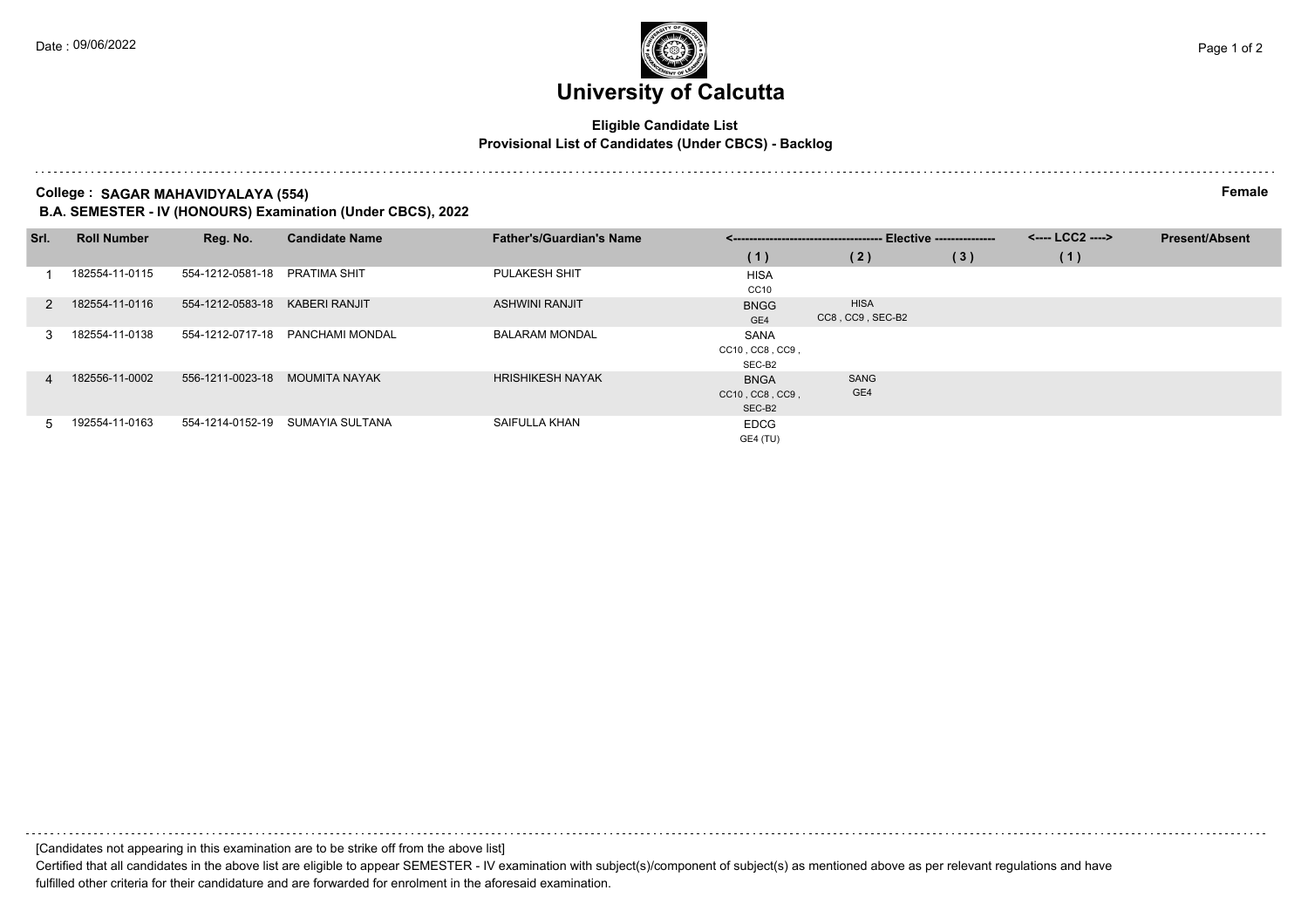

### **Eligible Candidate List Provisional List of Candidates (Under CBCS) - Backlog**

| College: SAGAR MAHAVIDYALAYA (554)<br>B.A. SEMESTER - IV (HONOURS) Examination (Under CBCS), 2022 |                    |                          |                       |                                 |             |     |     |                  |                       |
|---------------------------------------------------------------------------------------------------|--------------------|--------------------------|-----------------------|---------------------------------|-------------|-----|-----|------------------|-----------------------|
| Srl.                                                                                              | <b>Roll Number</b> | Reg. No.                 | <b>Candidate Name</b> | <b>Father's/Guardian's Name</b> |             |     |     | <---- LCC2 ----> | <b>Present/Absent</b> |
|                                                                                                   |                    |                          |                       |                                 | (1)         | (2) | (3) | (1)              |                       |
|                                                                                                   | 192554-21-0095     | 554-1115-0287-19 SK UKIL |                       | SK AHAMMAD                      | <b>BNGG</b> |     |     |                  |                       |

GE4 (TU)

[Candidates not appearing in this examination are to be strike off from the above list]

Certified that all candidates in the above list are eligible to appear SEMESTER - IV examination with subject(s)/component of subject(s) as mentioned above as per relevant regulations and have fulfilled other criteria for their candidature and are forwarded for enrolment in the aforesaid examination.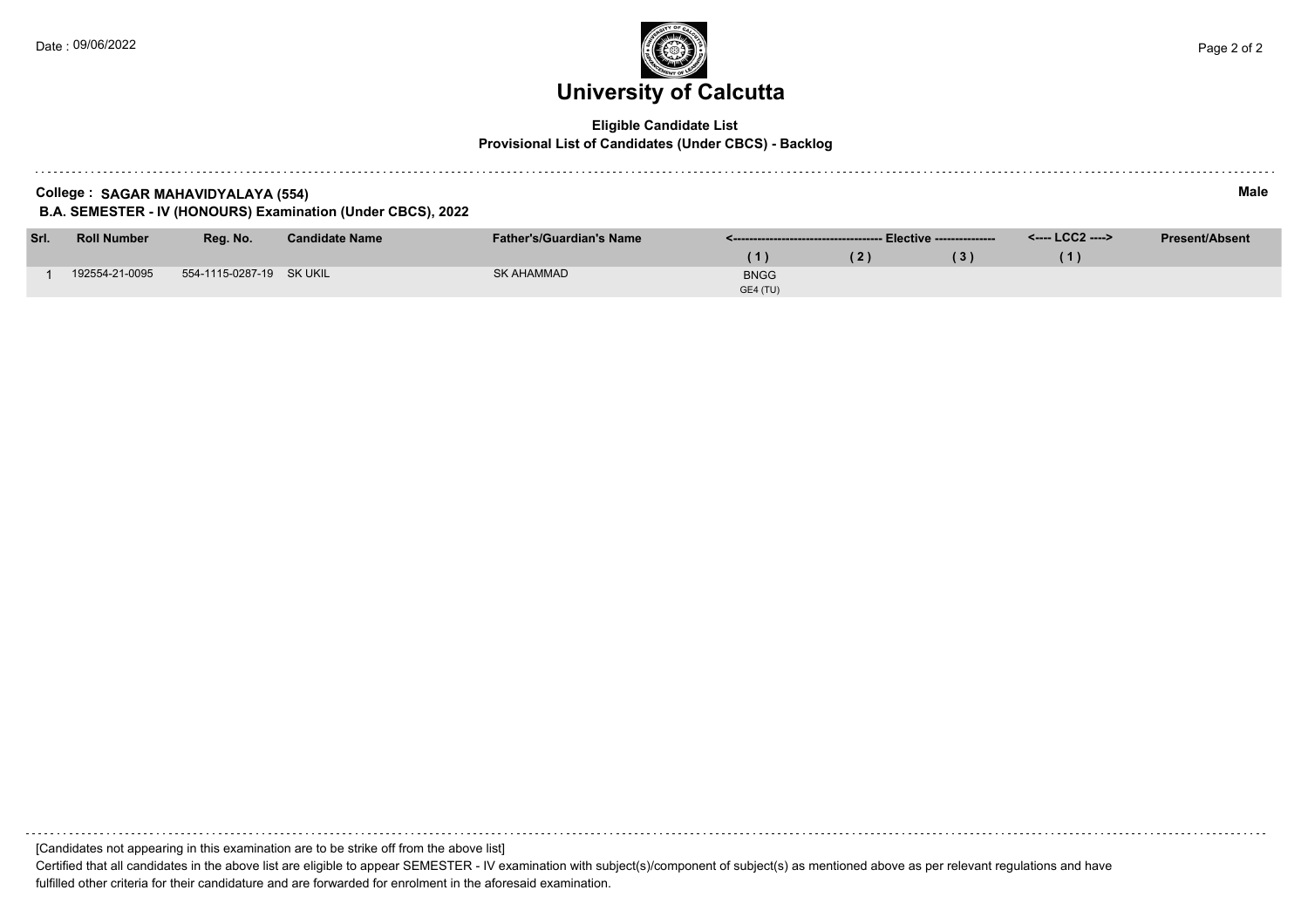### **University of Calcutta**

### **Eligible Candidate List Provisional List of Candidates (Under CBCS) - Backlog**

**College : SAGAR MAHAVIDYALAYA (554) Female**

**B.A. SEMESTER - IV (GENERAL) Examination (Under CBCS), 2022**

| Srl.            | <b>Roll Number</b> | Reg. No.                       | <b>Candidate Name</b>            | <b>Father's/Guardian's Name</b> |                            |                                 |                                 | <---- LCC2 ----> | <b>Present/Absent</b> |
|-----------------|--------------------|--------------------------------|----------------------------------|---------------------------------|----------------------------|---------------------------------|---------------------------------|------------------|-----------------------|
|                 |                    |                                |                                  |                                 | (1)                        | (2)                             | (3)                             | (1)              |                       |
|                 | 182554-12-0035     | 554-1211-0144-18 SRABANI DINDA |                                  | <b>JOYDEV DINDA</b>             | <b>BNGG</b><br>SEC-B2      | <b>HISG</b><br>CC4              |                                 |                  |                       |
| 2               | 182554-12-0122     | 554-1212-0034-18 NANDINI DAS   |                                  | <b>LALMOHAN DAS</b>             |                            |                                 |                                 | <b>BNGL</b>      |                       |
| 3               | 182554-12-0215     | 554-1211-0168-18 SUSAMA DHARA  |                                  | <b>ASWINI DHARA</b>             |                            | <b>EDCG</b><br>CC4              | <b>HISG</b><br>CC4, SEC-B1      | <b>BNGL</b>      |                       |
|                 | 182554-12-0241     |                                | 554-1212-0307-18 MADHURI BHUNIA  | <b>BHAGIRATH BHUNIA</b>         |                            | <b>EDCG</b><br>CC4 (TH), SEC-B1 | <b>HISG</b><br>CC4              | <b>BNGL</b>      |                       |
| 5               | 182554-12-0244     |                                | 554-1212-0444-18 KANIKA PRAMANIK | <b>PRADIP PRAMANIK</b>          |                            | <b>HISG</b><br>CC4              | PLSG<br>CC4, SEC-B1             | <b>BNGL</b>      |                       |
| 6               | 192554-12-0038     | 554-1211-0516-19 MONALISA GIRI |                                  | <b>MUKUNDA GIRI</b>             | <b>BNGG</b><br>CC4, SEC-B2 |                                 | <b>HISG</b><br>CC4              |                  |                       |
|                 | 192554-12-0094     |                                | 554-1212-0436-19 MAHAMAYA BISWAS | <b>SWAPAN BISWAS</b>            | <b>BNGG</b><br>CC4, SEC-B2 |                                 | <b>HISG</b><br>CC4              |                  |                       |
| 8               | 192554-12-0101     | 554-1212-0520-19 KRISHNA PATRA |                                  | <b>SWADESH PATRA</b>            |                            |                                 |                                 | <b>BNGL</b>      |                       |
|                 | 192554-12-0133     | 554-1221-0779-19 SANGITA JANA  |                                  | PARITOSH JANA                   |                            |                                 |                                 | <b>ENGL</b>      |                       |
| 10 <sup>1</sup> | 192554-12-0175     | 554-1212-0434-19 DIPANWITA DAS |                                  | <b>BADAL DAS</b>                | <b>BNGG</b><br>$CC4$ (TH)  |                                 | <b>EDCG</b><br>CC4 (TH), SEC-B1 |                  |                       |
| 11              | 192554-12-0176     | 554-1212-0501-19 SANGITA PATRA |                                  | <b>MAHADEB PATRA</b>            |                            |                                 |                                 | <b>ENGL</b>      |                       |
| 12 <sup>1</sup> | 192554-12-0233     |                                | 554-1211-0403-19 SAYAMA KHATUN   | <b>SIRAJUL KHAN</b>             | <b>BNGG</b><br>CC4         |                                 | <b>PLSG</b><br>CC4, SEC-B1      |                  |                       |
| 13              | 192554-12-0236     | 554-1211-0484-19 MANIMALA DAS  |                                  | ABHINASH DAS                    |                            |                                 |                                 | <b>ENGL</b>      |                       |
| 14              | 192554-12-0242     | 554-1211-0643-19 SUTAPA MAITY  |                                  | <b>ASHOK MAITY</b>              | <b>PLSG</b><br>CC4         |                                 |                                 |                  |                       |
| 15              | 192554-12-0254     | 554-1211-0735-19 SUJATA DAS    |                                  | DEBANGSHU DAS                   | <b>BNGG</b><br>CC4 SEC-B2  |                                 | SANG<br>CC4                     |                  |                       |

[Candidates not appearing in this examination are to be strike off from the above list]

Certified that all candidates in the above list are eligible to appear SEMESTER - IV examination with subject(s)/component of subject(s) as mentioned above as per relevant regulations and have fulfilled other criteria for their candidature and are forwarded for enrolment in the aforesaid examination.